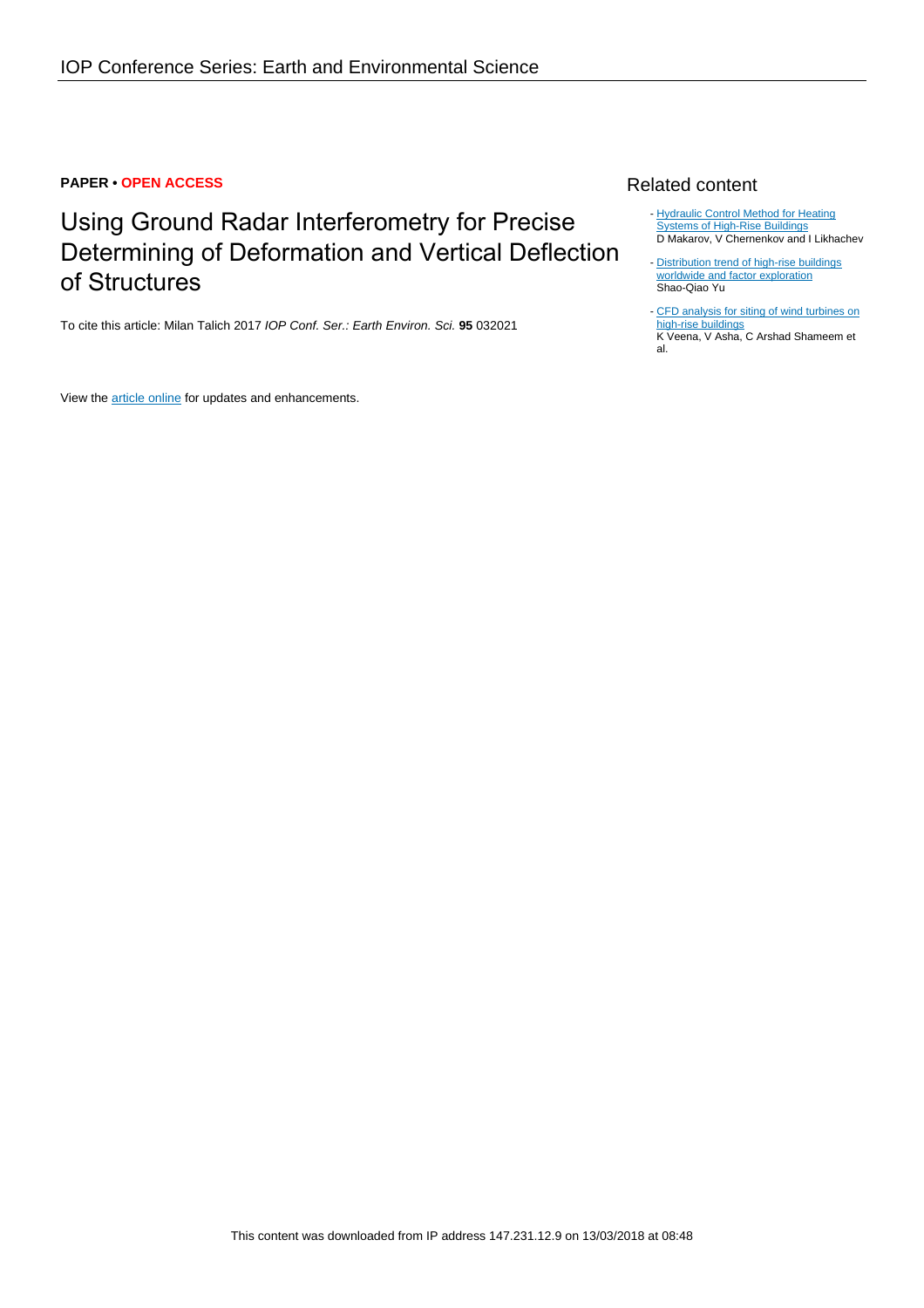# **Using Ground Radar Interferometry for Precise Determining of Deformation and Vertical Deflection of Structures**

#### **Milan Talich 1**

<sup>1</sup> Institute of Information Theory and Automation of the CAS, Pod Vodárenskou věží 4, CZ-182 08, Prague 8, Czech Republic

milan.talich@utia.cas.cz

**Abstract**. The paper describes possibilities of the relatively new technics – ground based radar interferometry for precise determining of deformation of structures. Special focus on the vertical deflection of bridge structures and on the horizontal movements of high-rise buildings and structural objects is presented. The technology of ground based radar interferometry can be used in practice to the contactless determination of deformations of structures with accuracy up to 0.01 mm in real time. It is also possible in real time to capture oscillations of the object with a frequency up to 50 Hz. Deformations can be determined simultaneously in multiple places of the object, for example a bridge structure at points distributed on the bridge deck at intervals of one or more meters. This allows to obtain both overall and detailed information about the properties of the structure during the dynamic load and monitoring the impact of movements either individual vehicles or groups. In the case of high-rise buildings, it is possible to monitor the horizontal vibration of the whole object at its different height levels. It is possible to detect and determine the compound oscillations that occur in some types of buildings. Then prevent any damage or even disasters in these objects. In addition to the necessary theory basic principles of using radar interferometry for determining of deformation of structures are given. Practical examples of determining deformation of bridge structures, water towers reservoirs, factory chimneys and wind power plants are also given. The IBIS-S interferometric radar of the Italian IDS manufacturer was used for the measurements.

#### **1. Introduction**

By looking for methods of some contactless observation of deformations and vertical deflections of the structures, we need to define other requirements for these methods as well. One of these requirements might be the ability to observe deformations and deflections in real time for both, short and long time span. For example, in the case of bridges they are passing of the vehicles or stress tests, in the case of high buildings they are wind gusts. As well dynamically observe and measure frequencies and amplitudes of observed object's oscillation in range for example of 50 Hz. Ability to determine the size of deflections with accuracy in 0.01 mm, because the size of the deflections is usually in range from 0.1 mm to 10 mm. Ability to simultaneously determine deflections on multiple points of the observed object, so that is possible to get both, detail and whole information about deformations of the structure during dynamic stress.

To all of these requirements fits the method of measurement based on principles of ground-based radar interferometry. The big capability of this method is the simultaneously measurement of multiple deflections on multiple points on one observed object with range resolution at least of 0.75 m. For example, on bridge with length of 100 m, we can simultaneously observe and measure roughly 100

1 Content from this work may be used under the terms of the[Creative Commons Attribution 3.0 licence.](http://creativecommons.org/licenses/by/3.0) Any further distribution of this work must maintain attribution to the author(s) and the title of the work, journal citation and DOI. Published under licence by IOP Publishing Ltd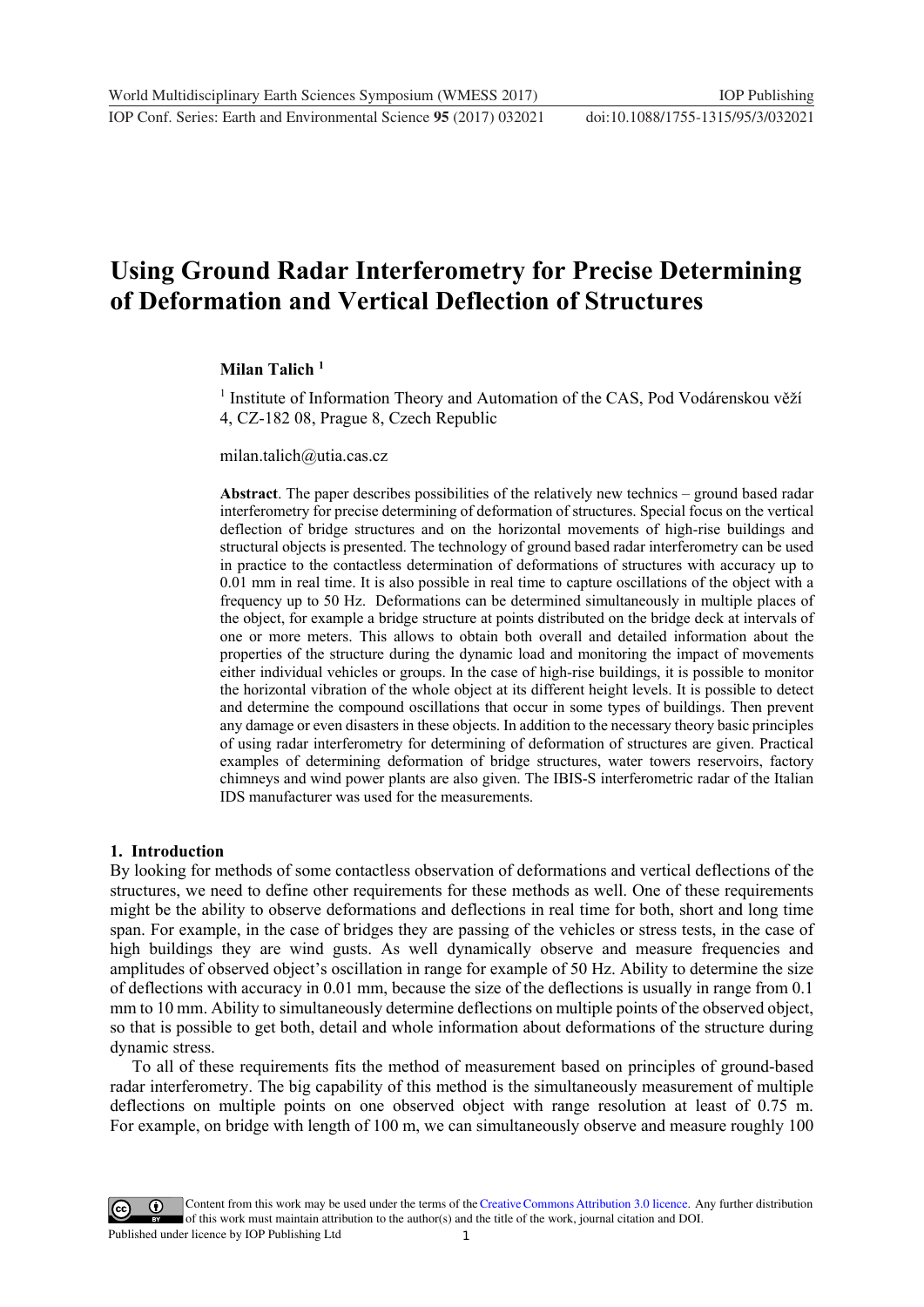points. To show the possibilities of the radar interferometry technology, this article will focus to determining of deformations and deflections of few different object types. It will be measurement of vertical deflections of concrete bridges and horizontal movements of water towers reservoirs, factory chimneys and wind power plants. The measurements are done by interferometry radar IBIS-S (IBIS-FS) of IDS – Ingegneria Dei Sistemi Company.

#### **2. Principles of using radar interferometry**

Basic principles of radar interferometry with IBIS-S are described below. The IBIS-S products are based on two well-known radar techniques:

- Stepped Frequency Continuous Wave (SF-CW),
- Differential interferometry.

#### *2.1. Stepped Frequency Continuous Wave*

The continuous stepped frequency wave serves to measure the distance from radar to observed object. It resolves the scenario in the range direction, detecting the position in range of different targets placed along the radar's line of sight. Microwave radiation is sent out in short high-power pulses and the distance to object is calculated from time correlation between sent and received signal. Utilizing this technology IBIS constructs a one-dimensional image called range profile. The illuminated area is divided into circular segments (range bins = resolution cells) of constant distance from radar. All targets in a given segment contribute to the observed values (amplitude and phase) of the segment. The segments' width is called range resolution *ΔR*. The distance from radar to target is calculated from formula

$$
R_0 = \frac{cT_o}{2} \tag{1}
$$

where  $T_0$  is delay in response. The range resolution can be calculated from

$$
\Delta R = \frac{c\tau}{2} \,, \tag{2}
$$

where *τ* is pulse width. This means the radar is able to discern two distinct targets only if  $\Delta t > \tau$  and thus *Δd* > *ΔR*. Range resolution is limited by pulse width.

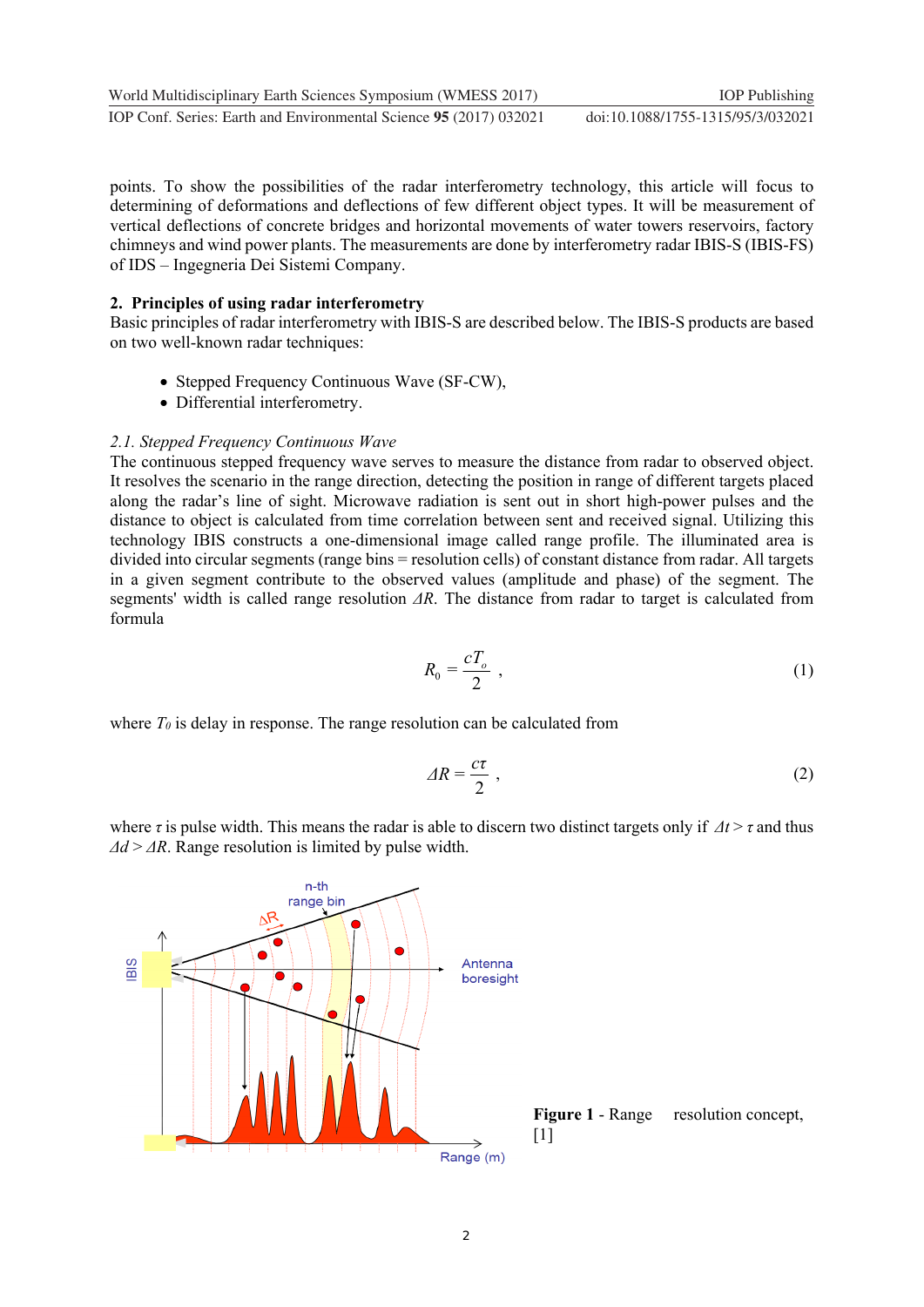Figure 1 shows range resolution. X axis is distance from radar. The IBIS-S radar can distinguish targets only in one direction (in the line of sight). If there are more targets in the same range bin (single cell), these cannot be told apart and movements of individual targets are averaged. Y axis shows signal to noise ratio of received signal.

#### *2.2. Differential interferometry*

After resolving the scenario in the range direction and detecting the position in range of different targets placed along the radar's line of sight we can start to compute movements of individual targets by the differential interferometry method. In this case the range bins are obtaining individual targets and representing parts of observed object. This method uses differences in phase values about range bin from two (or more) acquisitions to determine their relative movement. The principle is shown on figure 2. The computed movements *d* are in the line of sight of the radar (LOS) direction. There is a limit value of movement *dmax* between two acquisitions caused by ambiguity of observed phase. For IBIS-S this maximum movement is 4.38mm.



**Figure 2** - Radar differential interferometry principle, [1]

#### *2.3. Computing of real movements*

All movements are measured in line of sight. If the radar's line of sight is not parallel with expected direction of the movement then the real movement have to be computed from LOS movement by using the following formula  $d=dR/sin(a)$ , where  $sin(a)=h/R$  and so  $d=dR<sup>t</sup>R/h$ , see figure 3. The situation of measurement is usually as in the figure 3. The distance *R* is measured by the radar, the height difference *h* is necessary to determine with additional geodetic measurement.



**Figure 3** - Line of sight movement (*dR*) and real movement (*d*), [1]

#### *2.4. Instrument characteristics*

All measurements presented in this contribution are done by interferometry radar IBIS-S (IBIS-FS) of IDS – Ingegneria Dei Sistemi company. IBIS-S is a terrestrial coherent radar interferometer [2]. It works in microwave spectrum with frequency of  $17.1 - 17.3$  GHz (Ku). The reflected radiation is recorded with sampling frequency from 10 to 200 Hz. Maximum effective range is 1 km. The standard deviation according to manufacturer is 0.01 mm under ideal conditions. The resolution is 0.75 m in range direction.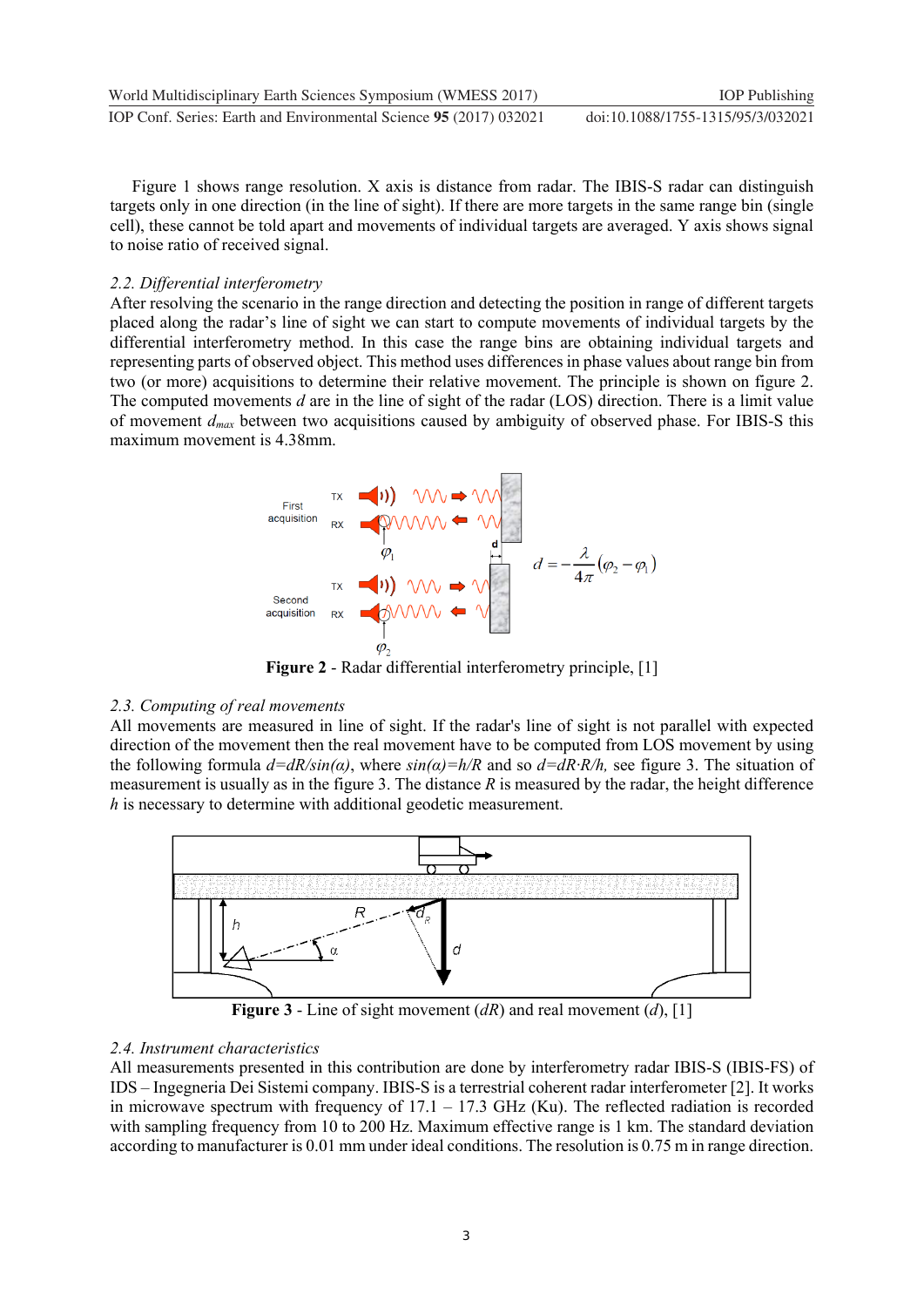# **3. Possibilities of using technology in practice**

Technology of the ground based radar interferometry can be successfully used to determine the deformation of a wide range of different types of objects. Above all, it is the determination of vertical deflections of bridges (metal or concrete), horizontal movements of various kinds of high-rise buildings and deformation of a variety of special objects such as for example floodgates. Specific usage examples and results will be shown on each particular example.

### *3.1. Monitoring vertical deflections of the concrete bridge*

An example of monitoring vertical deflections of concrete bridge is shown on a road bridge near town Pelhřimov, Czech Republic [3, 4]. The monitoring was done during usual traffic.



**Figure 4** – Schema of the bridge

The way of measurement and placement of corner reflectors are obvious from figure 5 and figure 6. After evaluation of quality of measured data, it is possible to proceed whole measurement to get deflections of the bridge. The resulting vertical deflections of observed corner reflectors are shown in figure 7 and figure 8.



**Figure 5** – Measurement situation and corner reflector mounted on the bridge railing

In the figure 7 the vertical deflections of the bridge by vehicles passage during 10 minutes' period of the measurements are shown. The biggest deflections are caused by fully loaded lorries passing in northern lane, where the corner reflectors are attached. The lower deflections are caused by lighter vehicles or vehicles passing the other lane. The detail evaluation covering the biggest deflection in time span between 170 s and 200 s is shown in the figure 8.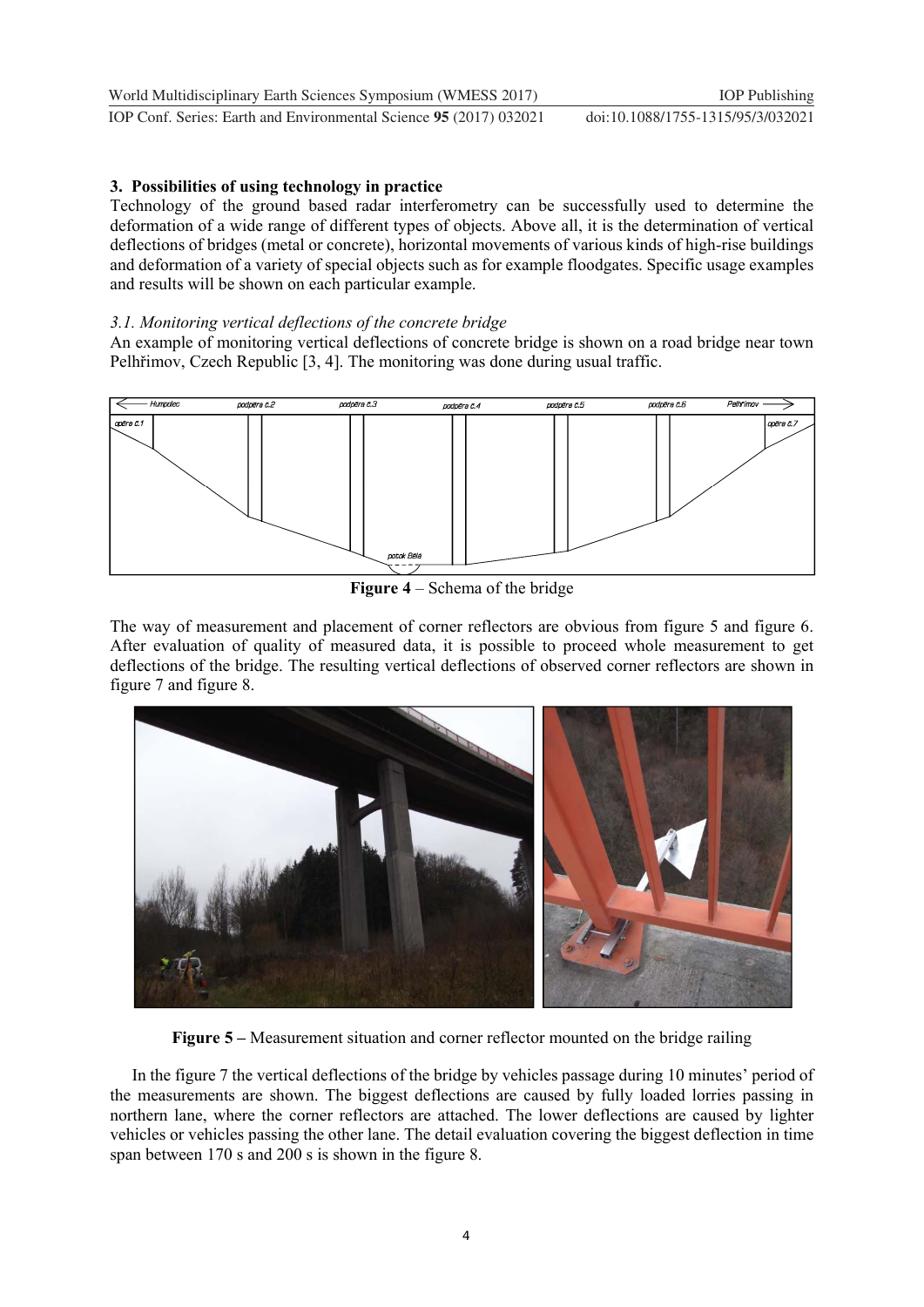**1234567890** IOP Conf. Series: Earth and Environmental Science **95** (2017) 032021 doi :10.1088/1755-1315/95/3/032021



**Figure 6** – Placement and orientation of radar and corner reflectors





**Figure 8** – Detail of vertical deflections of points No. 1, 2, 6 and 3 at time span between 170s and 200s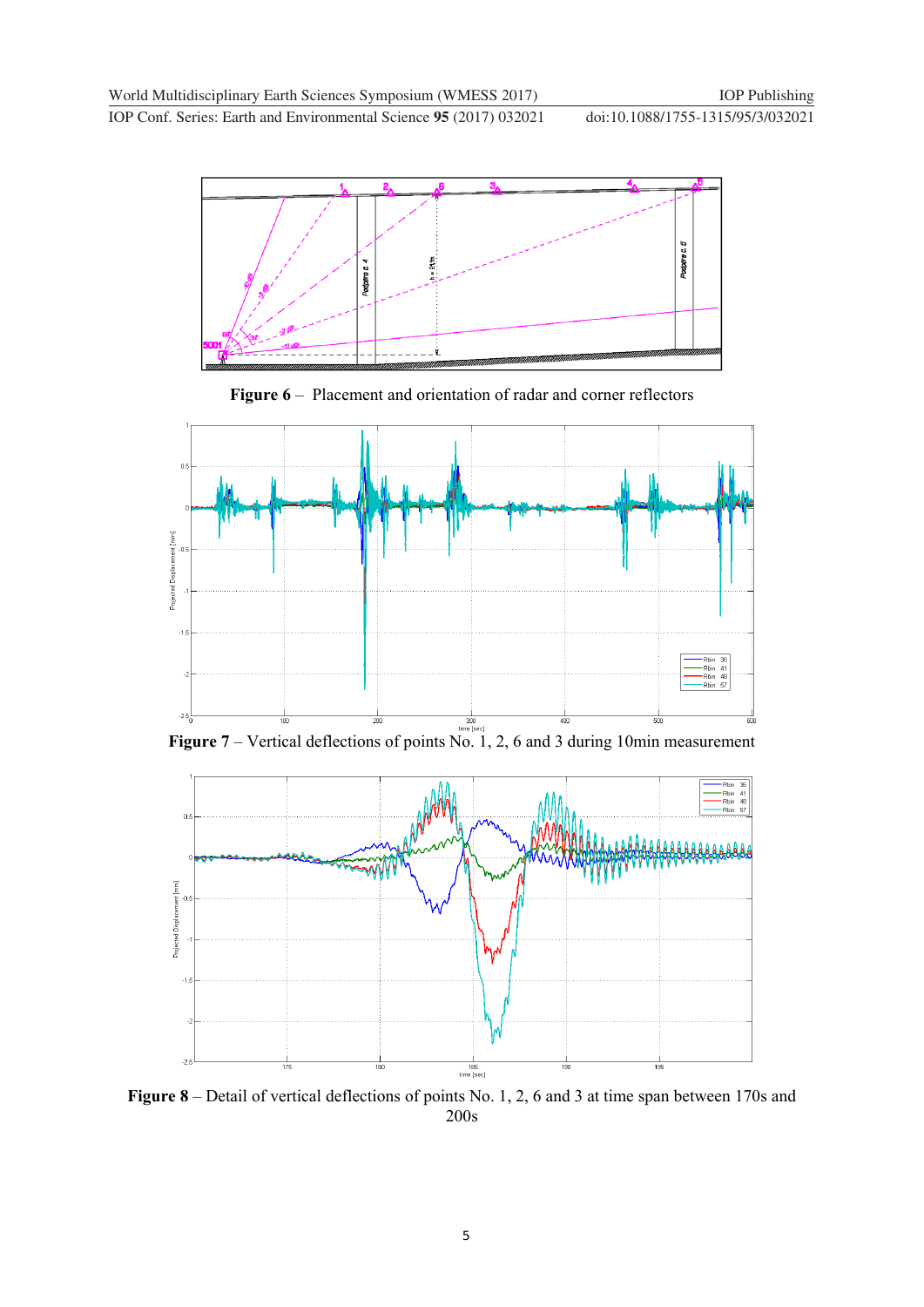The basic frequency of the bridge deflections during vehicle passage is shown in the periodogram of the frequencies on the figure 9. In this case the main oscillation frequencies is 2.671 Hz (cca 5 vibrations per 2s).



**Figure 9** – Periodogram of vertical movements at time span between 188s and 200s

# *3.2. Monitoring horizontal movements of the water tower reservoir*

As the example of monitoring horizontal movements of the water tower reservoir, was chosen water tower in the Klecany town near Prague, Czech Republic. Water tower is composed by carrying the cylindrical pylon and spherical tank. The carrying pylon is composed by three sections, each section is composed by a few annuli. All the section joints are raised which makes them natural reflectors of the radar signal. The annuli joints are much softer, but there is still no need to install corner reflectors.



**Figure 10 –** Water tower reservoir, section and annuli joints, schema of measurement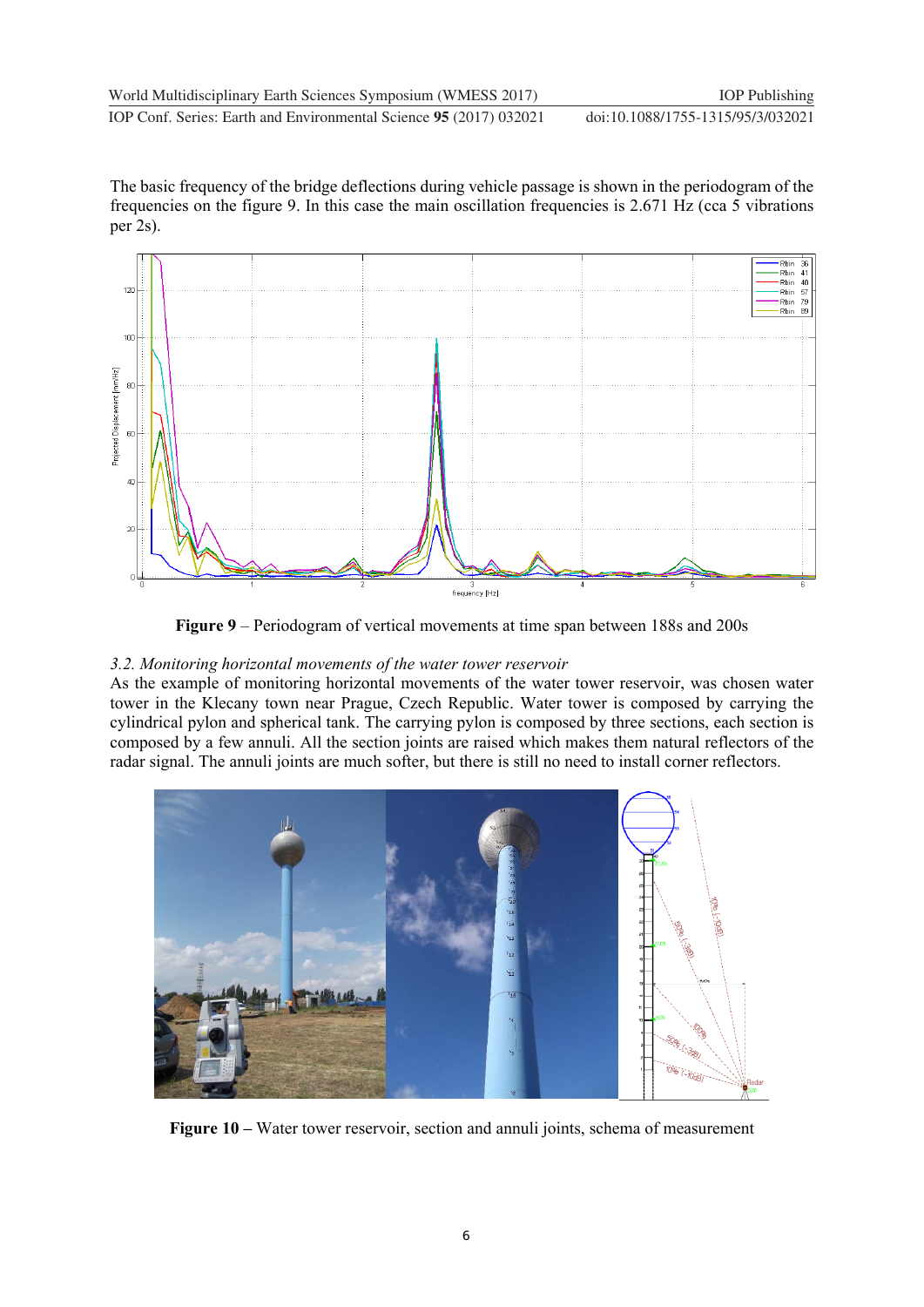During the measurement there was very weak northwest wind and radar was stationed in the direction of the wind to the water tower. Movements of three points corresponding with section joints are shown in figure 11. High frequency and variable amplitude of the oscillation of the water tower pylon is clearly detectable. The resulting vibration is the sum of two simple vibrations. In the periodogram of the horizontal movements are detectable three basic frequencies. The most one is 0.24 Hz.



**Figure 11** – The resulting vibration is the sum of two simple vibrations

# *3.3. Monitoring horizontal movements of the factory chimneys*

The monitoring of the horizontal movements of the brick factory chimney of Novodur Ltd. company was done [6]. It is a brick ca 100 m high chimney. On the southeast and northwest side of the chimney is a metal ladder. This metal ladder was used as a natural reflector of the radar signal. The situation is on the figure 12.



**Figure 12** – View of the chimney from the northwest and detail of the metal ladders

Monitoring horizontal movement of the chimney was carried out on 18 October 2012 at moderate northeast wind. The radar position was approximately in direction of the wind from the chimney. The metal ladder on the northeast side of the chimney was oriented to the radar. The monitoring was performed in dynamic mode with 100 Hz sampling frequency. The measurement took 10 minutes.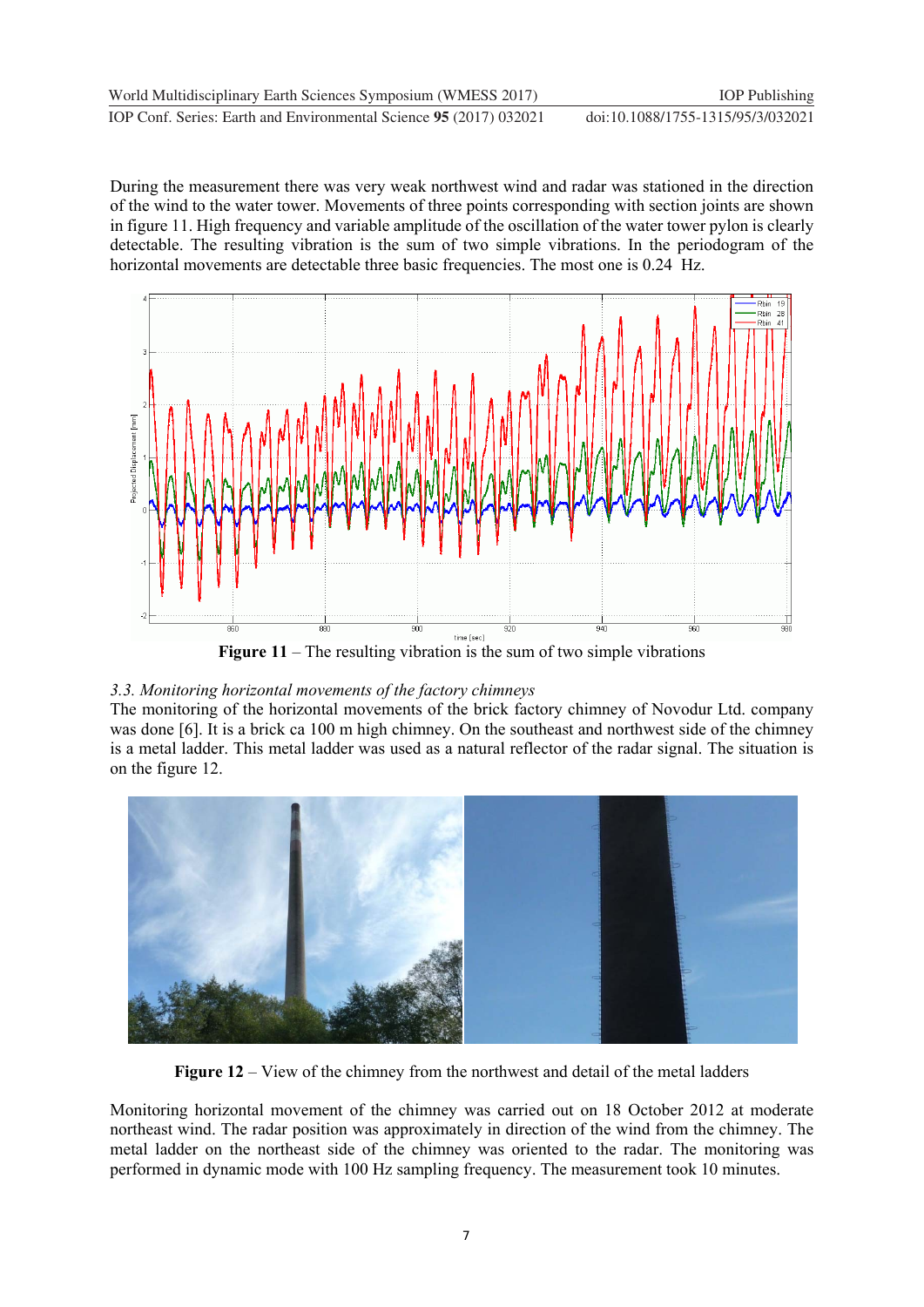The measurement results are the horizontal movements of the monitored points on the chimney in the direction radar – chimney, see figure 13. The figure shows the oscillation of the monitored points on the chimney during the whole measurement period. The amplitude and midrange are variable. It depends, apparently, on the varying strength and direction of the wind acting on the chimney. All the monitored points on the chimney oscillate at the same frequency. The magnitude of the oscillation amplitude increases with the height of the spot on the chimney. Frequency of oscillation is 0.36 Hz, i.e. about 7 vibrations in 20 seconds.



**Figure 13** – Horizontal movements of the monitored points on the chimney

# *3.4. Monitoring horizontal movements of the wind power plant pylons*

For wind turbines, the biggest influence, of course, apart from the wind, is whether or not a rotor is running. The largest mast tilt occurs when the rotor is running. The reason is that the blades of the power plant are exposed to the greatest wind resistance. In addition, there are some shocks when starting and stopping the rotor. These can be very well monitored. The size and character of the resulting movement is shown in figure 14.



**Figure 14** – Horizontal movements of the monitored points on the wind power plants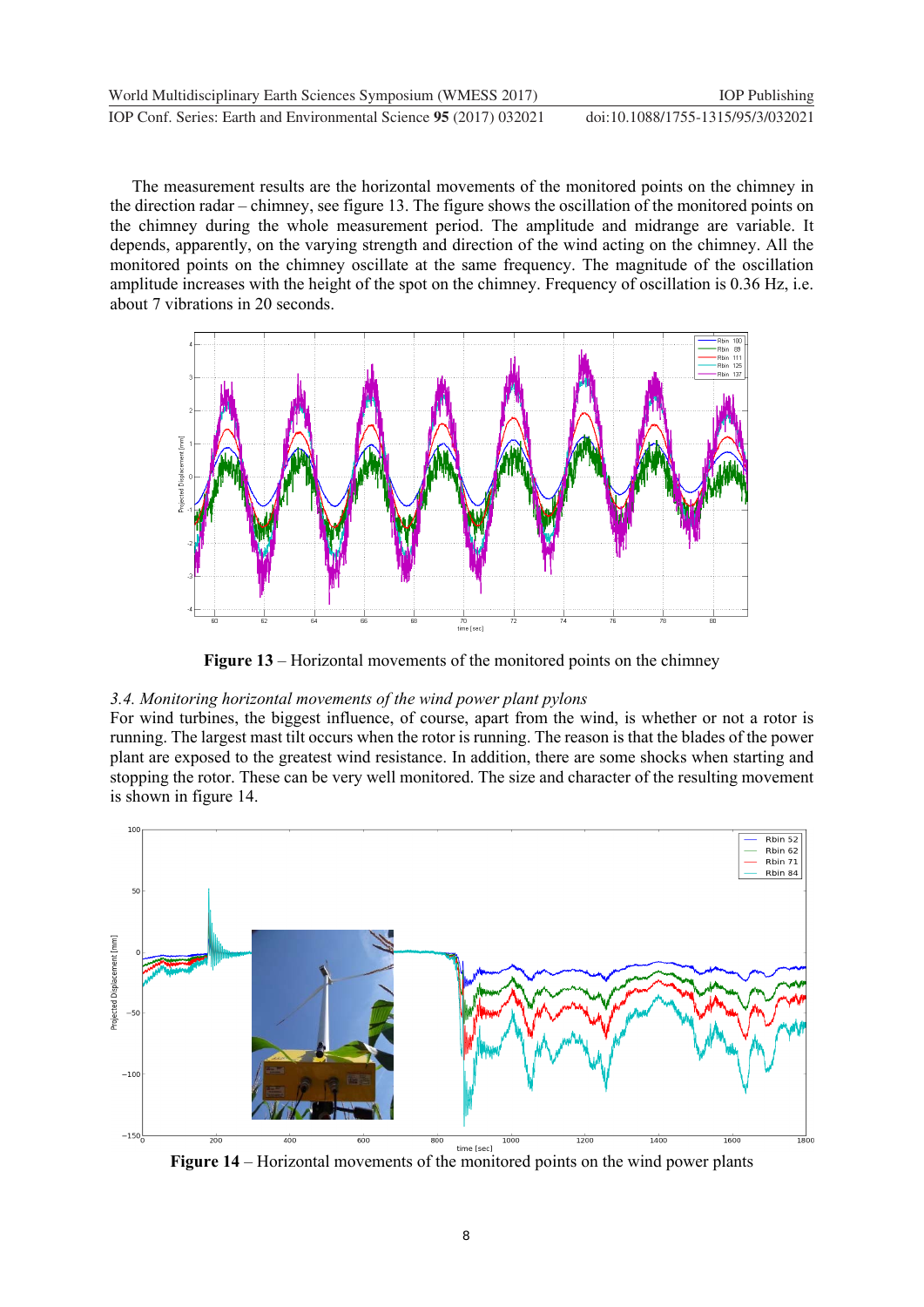First, there are depictions of movements when the rotor is running during the downward force of the wind. Followed the situation after stoppage of the rotor at the time of 180s. Furthermore, movements when the rotor is off which are negligible compared to the movements during operation. The following is a moment when the rotor is switched on at time of 840s and the power plant moves up to 140mm depending on wind power. More details are in [7].

# **4. Results and discussions**

The purpose of the article is to describe possibilities of the relatively new technics – ground based radar interferometry for precise determining of deformation of structures. An example of several different types of building structures has shown how to use it. However, certain usage policies must be followed to successfully deploy this technique in practice. These policies are:

- Ground interferometry radar is sensor measuring only relative movements in its line of sight (LOS).
- Radar is not able to discern movement perpendicular to its line of sight.
- There is a maximum movement between two subsequent acquisitions that is possible to correctly determine. This value corresponds to phase difference  $\Delta \varphi = 2\pi$ . For example for IBIS-S this maximum movement is  $\pm 4.38$  mm (for  $\Delta R = 0.75$  m). If this value is exceeded the resulting movement is incorrect. This error cannot be detected. The frequency of acquisition can be up to 200 Hz, so it is possible to observe movements with speed up to  $0.876 \text{ ms}^{-1}$ .
- It allows monitoring area of interest from distance up to 1km without the need to install additional sensors or optical targets in case of good reflection. In the other case is necessary to install additional corner reflectors.
- It is possible to simultaneously observe multiple points on the object. So it is possible to get both, detail and whole information about behavior of the object.
- The movements are measured directly and in real time.
- Observations are possible during both day and night and almost regardless of climatic conditions.
- The standard deviation of the movements determining is about 0.01 mm and mostly depends on the quality of reflected signal, i.e. size of the corner reflectors and the distance from radar. The basic verification of precision was done through comparison of two independent methods (IBIS-S and total station SOKKIA NET1AX). The results are in [3]. It was recognized that this technology could be used to determining of movements with precision in the range from 0.01 mm to  $0.1$  mm.

Next examples, advantages, limitations and possible applications are for example in [8], [9] and [10].

# **5. Conclusions**

Presented technology of ground-based radar interferometry provides determining of deformations and deflections/movements of many different objects. Only because of the need to reduce this article, the results of other measured objects are not presented (e.g. horizontal transversal movements of flood-gate sides, horizontal movements of high-rise buildings, horizontal movements of tower transmitters). Technology provides determining of the deformations and deflections/movements of structures with high relative precision (up to  $0.01$  mm) in real time simultaneously on multiple points of the observed object. From the results we can obtain new information about behavior of some structure types. It is recommended to repeat measurement with a certain interval to get information about observed object's behavior depending on its senescence, external conditions or the season.